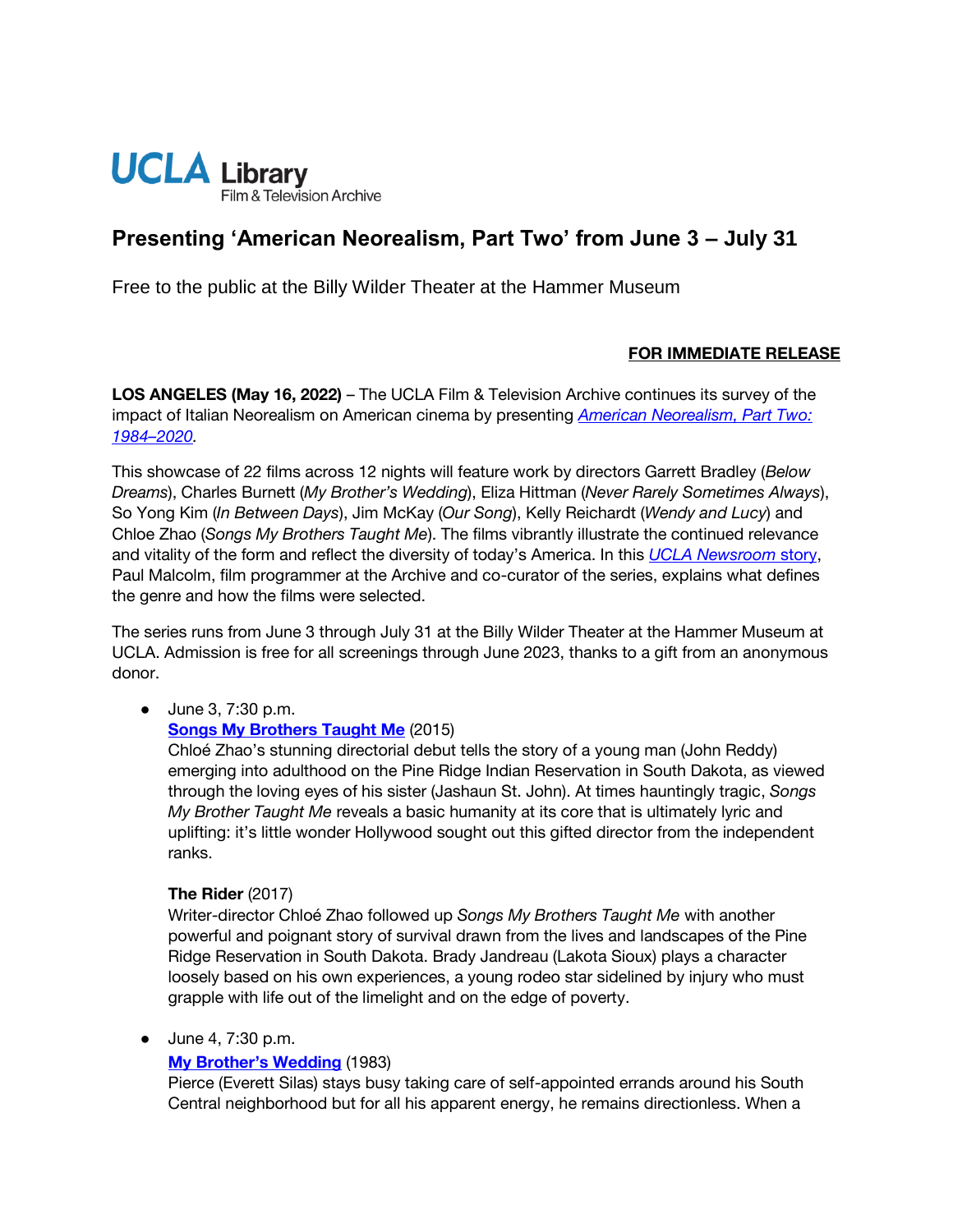friend returns home after prison, Pierce's lack of ambition comes into sharp focus and choices will have to be made. Charles Burnett's follow up to *Killer of Sheep* is a warm, generous and powerful portrait of a neighborhood, a family, and a young man in transition.

#### **Residue** (2020)

After studying film in Los Angeles, Jay (Obi Nwachukwu) returns to the Washington, D.C. neighborhood where he was raised with plans to set a movie there. With signs of gentrification everywhere, Jay struggles to reconnect with his past while writer-director Merawi Gerima illuminates the multiple histories that converge and clash over just a few city blocks. It's a deeply personal activist vision that celebrates a people's strength and perseverance.

#### ● June 10, 7:30 p.m.

#### **[Sugar](https://www.cinema.ucla.edu/events/2022/06/10/sugar-en-el-septimo-dia)** (US, Dominican Republic, 2008)

At first *Sugar* appears to be the traditional tale of an up-and-coming athlete as Miguel, a star ballplayer from the Dominican Republic, tries to make it to the major leagues. But as he comes to question his life's dream, directors Anna Boden and Ryan Fleck draw us into a whole culture of immigrants whose vibrant but too-often invisible lives help weave the fabric of a changing America.

#### **En el séptimo día** (On the Seventh Day, 2017)

A Mexican immigrant working hard in Brooklyn, José (Fernando Cardona) only takes a break on Sundays to play soccer. When his boss tells him he's needed the same day his team is playing in the championship, he's forced to choose between work and joy. Writerdirector Jim McKay (*Our Song*) draws much humor, insight and tension counting down to José's day of decision as part of a larger portrait of the immigrant community he turns to for help.

● June 17, 7:30 p.m.

## **[The Other Side](https://www.cinema.ucla.edu/events/2022/06/17/tangerine-other-side)** (Italy/France, 2015)

Roberto Minervini continues his exploration of American life with this terrifying glimpse into the frustrated dreams that in many ways, fueled the events of January 6, 2021. Filmed in Louisiana, the film alternates between the lives of two real life drug addicts and the far-right militias on their periphery. Their unspoken connection is the driving force of the film: a path from disenfranchised personal lives to a divided nation barely hanging onto its soul.

#### **Tangerine** (2015)

Sean Baker's *Tangerine* brilliantly captures the milieu of the transgender sex workers who live on the Hollywood streets. Kitana Kiki Rodriguez plays Sin-Dee Rella, a just-released parolee on the hunt for her loser pimp boyfriend, while her friend Alexandra (Mya Taylor) tries to check her drug-infused high octane energy. Along the way we get an up-close look at their lives in both desperation and dignity.

#### ● June 18, 7:30 p.m.

#### **[Frownland](https://www.cinema.ucla.edu/events/2022/06/18/wendy-lucy-frownland)** (2007)

If one were to picture a modern American version of Edvard Munch's *The Scream*, it would be Ronald Bronstein's Frownland. Dore Mann gives an unforgettable performance as a lost 20-something drifting through the indignities of daily life. Mann never acted again after this searing role, and when one sees the darkness his character wanders amidst, one knows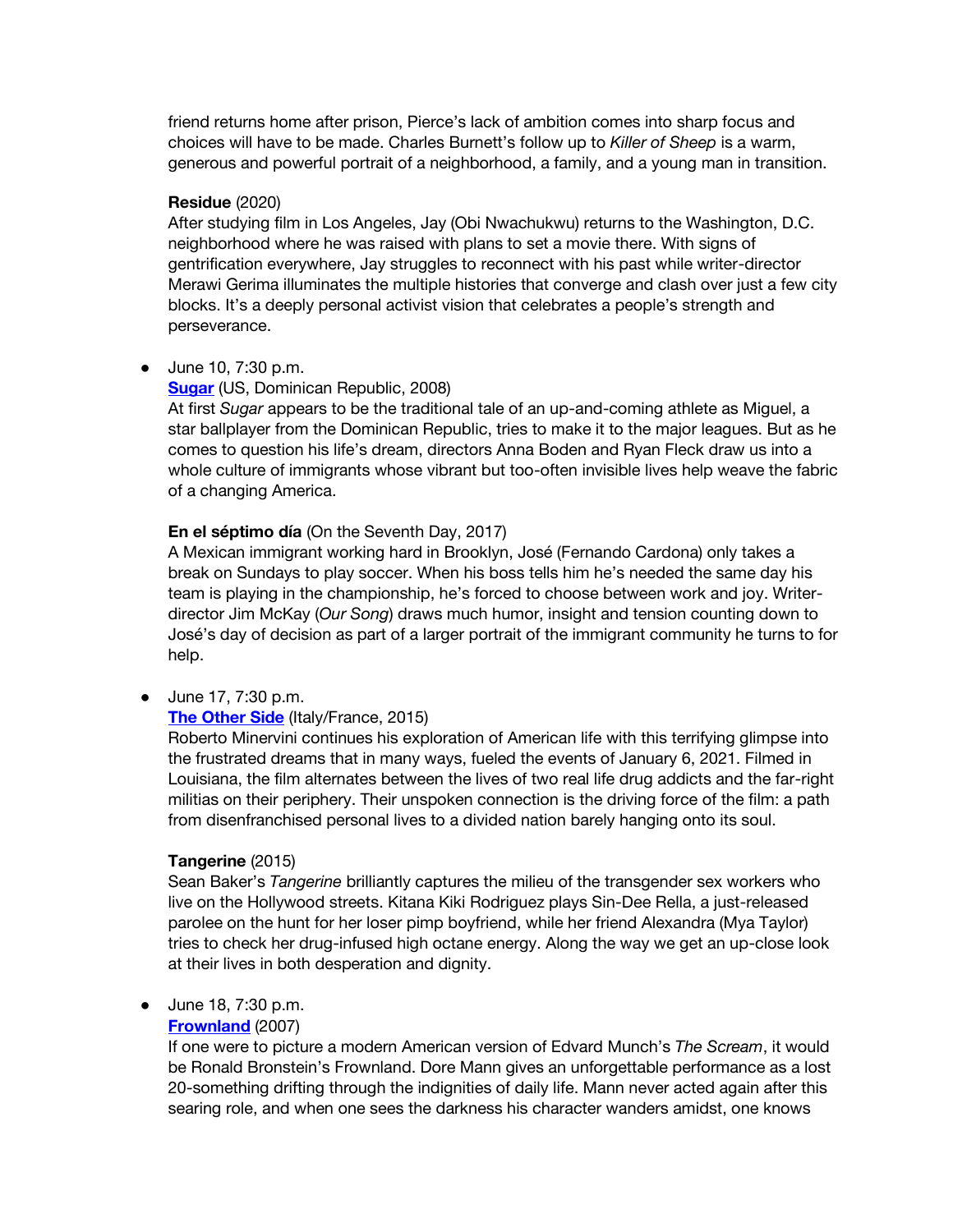why. If it all sounds miserable, it is—but in all the right ways, somehow finding a heart within its horrors.

#### **Wendy and Lucy** (2008)

*Wendy and Lucy* tells the tale of Michelle Williams' Wendy en route to an Alaska she may never reach, along with her faithful dog Lucy. Wendy is the cultural heir to Richard Linklater's early vagabond anti-heroes, exploring American byways with precious little to offer in the way of fulfillment, amidst a culture of stultifying comforts. Reichardt paints an indelible portrait of two souls just trying to get by in a land that doesn't care.

● June 26, 7:00 p.m.

#### **[Our Song](https://www.cinema.ucla.edu/events/2022/06/26/our-song-in-between-days)** (2000)

In this touching tale of three teenaged girlfriends coming into adulthood in Crown Heights, Brooklyn, Kerry Washington's breakout performance stands out, but Melissa Martinez and Anna Simpson shine alongside her. The choices they make are the crux of this poignant and beautiful tale that acclaimed director Jim McKay calls "the coolest, most gratifying creative experience I ever had."

## **In Between Days** (U.S./Canada/South Korea, 2006)

Let's call this North American neorealism, as it's set in Canada: Jiseon Kim delivers a touching naturalist performance as teenaged Korean immigrant Aimie, adapting to a new city and new life. Sarah Levy's intimate winter cinematography gives the film a palpable sense of its frozen, snow-bound location, or rather, a dislocation that haunts the immigrant community in which she lives.

#### ● July 16, 7:30 p.m.

#### **[Never Rarely Sometimes Always](https://www.cinema.ucla.edu/events/2022/07/16/never-rarely-sometimes-never)** (U.S./U.K., 2020)

*Never Rarely Sometimes Always* was deservedly awarded a special jury prize at the 2020 Sundance Film Festival for Neorealism, even though no such prize exists. Newcomer Sidney Flanigan is a revelation as the young teen who travels from her small town in Pennsylvania to New York City for an abortion where she braves an inhumane system with a touching mix of tenderness and strength.

#### ● July 17, 7:00 p.m.

#### **[Man Push Cart](https://www.cinema.ucla.edu/events/2022/06/17/man-push-cart)** (2005)

Writer-director Ramin Bahrami critically acclaimed, post-9/11 immigrant story announced the re-emergence of neorealism in American independent cinema. In the wee hours of the Manhattan morning, Ahmad (Ahmad Rzavi) grinds out a living from a pushcart, a Sisyphean existence that Bahrami frames against Ahmad's more personal struggle to get his life back on track in a new country.

#### **Chop Shop** (2007)

Luring customers into a repair shop in the Willets Point area of Queens, Ale is a 12-year-old street kid already well-versed in the hustle as he works to save money, along with his older sister, Isamar (Isamar Gonzales), for a food truck and, hopefully, a way out. Writer-director Rahmin Bahrani surveys this almost post-apocalyptic world through Ale's eyes, a child surviving at the cut throat fringe of late capitalism.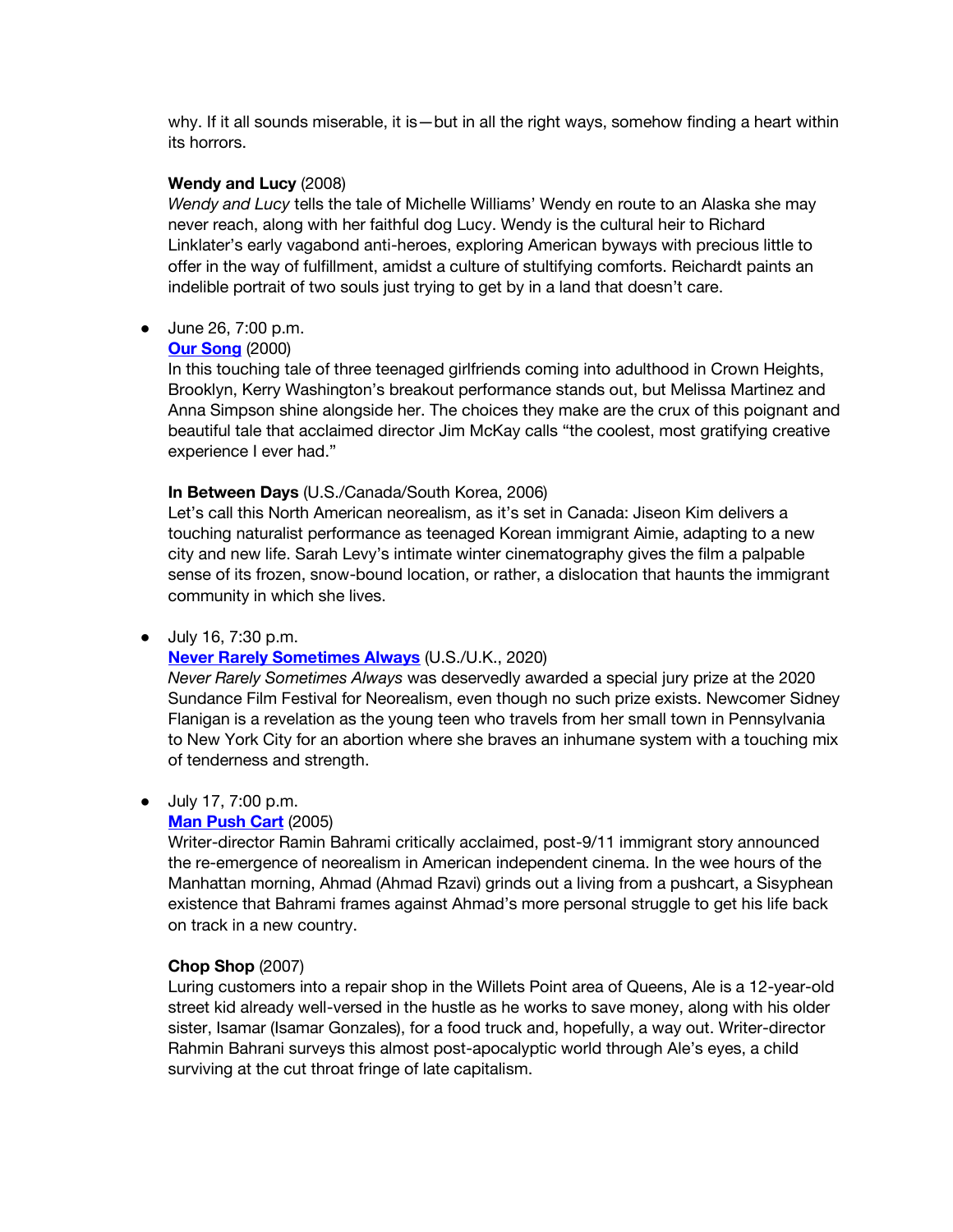## ● July 22, 7:30 p.m.

## **[Below Dreams](https://www.cinema.ucla.edu/events/2022/07/22/impossible-to-learn-to-plow-below-dreams)** (2014)

Adapted from interviews she conducted with passengers she met on a Greyhound bus traveling from New York to New Orleans, director Garrett Bradley's impressive feature debut follows three 20-somethings—an unemployed father, a single mom and a new arrival from New York—as they grapple with the challenges of adulthood as inflected by their varied circumstances. Fusing the documentary and the subjective, Bradley deftly binds their complex inner lives to the life of a city itself in transition.

## **It's Impossible to Learn to Plow by Reading Books** (1988)

Before achieving international acclaim with *Slacker*, Richard Linklater made this startling and little-seen precursor on Super 8mm for \$3,000, shooting and starring in the film himself. It loosely follows Linklater's travels across the country, and his meetings with friends and strangers. But the real tale is in its depiction of that moment some find in their 20s, when one is adrift in the world with time aplenty and no real destination.

● July 24, 7:00 p.m.

## **[Ballast](https://www.cinema.ucla.edu/events/2022/07/24/ballast-george-washington)** (2008)

Shot throughout in a wintery blue light, the Mississippi delta itself appears bruised by the loss and hurt at the core of writer-direct Lance Hammer's Black-centered family drama. In the wake of a young man's death by suicide, his twin brother, his estranged ex-wife and his 12-year-old son are forced to confront the past to find a way forward together. A multiple award-winner at Sundance in 2008, Ballast remains a singular, hauntingly poetic masterwork of 21st century independent filmmaking.

# **George Washington** (2000)

*George Washington* loosely follows a racially mixed group of kids and teens in North Carolina, and a tragedy that transforms their lives. At the center of the storm is George (Donald Holden), who subsequently assumes a super hero persona and wanders the area in costume performing good deeds. Director David Gordon Green balances the scenario's surrealism with the dead serious performances of its non-professional cast and the stark beauty of the environment and rural landscape.

#### ● July 29, 7:30 p.m.

# **[Ruby in Paradise](https://www.cinema.ucla.edu/events/2022/07/29/ruby-paradise-strange-weather)** (1993)

After leaving home in rural Tennessee for the Florida coast, Ruby tells a friend, "I got out without getting beaten or pregnant so I'm doing okay." But okay isn't enough for Ruby who begins a journey to discovering herself on her own terms. A pioneering regional filmmaker, writer-director Victor Nunez tells Ruby's story through reflective rhythms in tune with her new hometown, itself a liminal space of lives all heading somewhere else.

#### **Strange Weather** (1993)

Shot on the Fisher Price Pixelvision toy camera, Strange Weather chronicles the daily lives of four listless crack addicts hanging out in a Miami apartment at the onset of a hurricane. This is a different spin on neorealism: many who viewed it thought it was pure documentary, even though Peggy Ahwesh adapted it from co-director Margie Strosser's stories of her sister's down-and-out life.